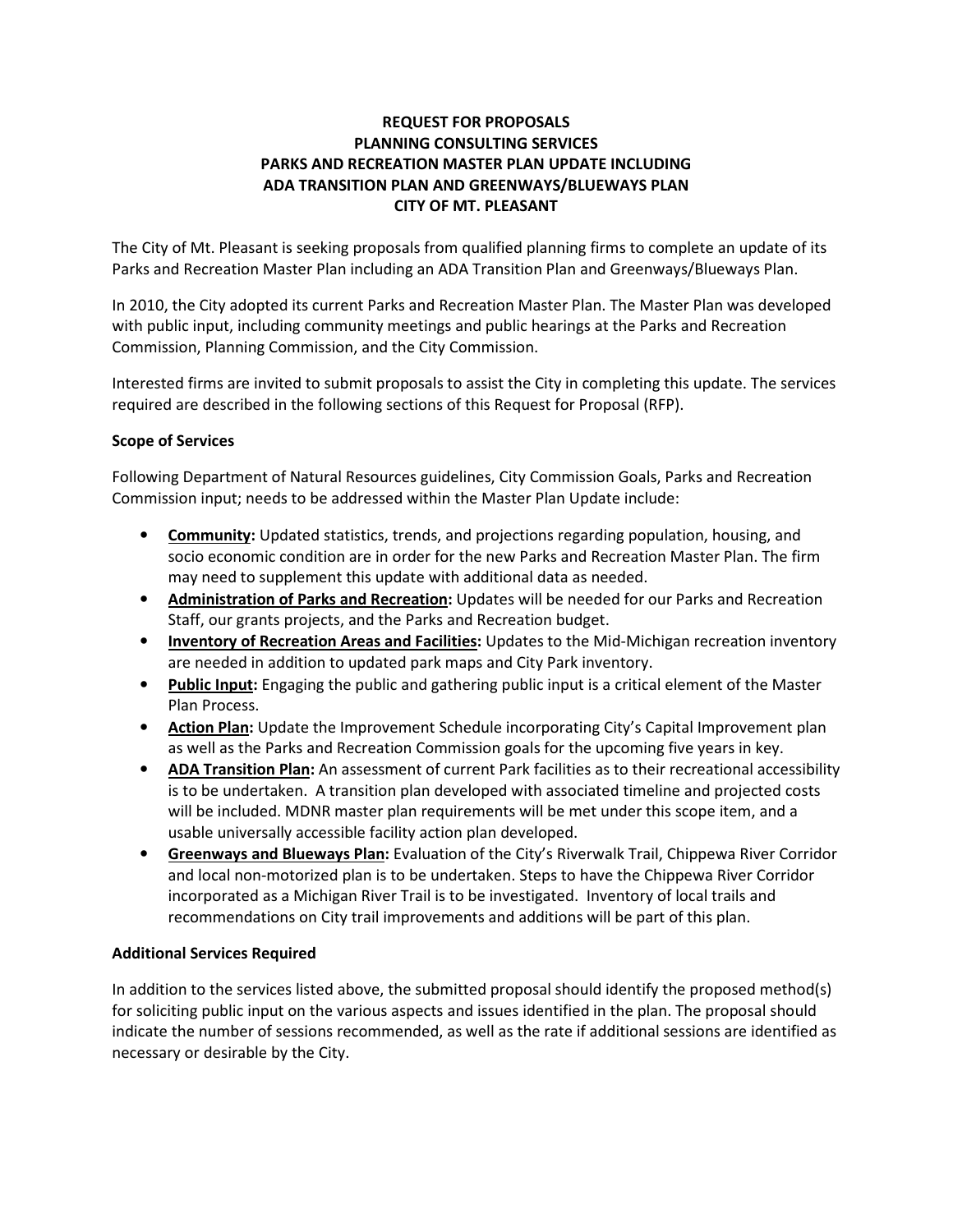City of Mt. Pleasant Parks and Recreation Mater Plan Update ADA Transition and Greenway and Blueways Plan Request for Proposal Page 2 of 4

The City also desires to keep interested parties engaged to the process. The proposal should identify recommended means for doing so with the use of City web site, social media, and the alike.

### Project Schedule

It is anticipated that the contract for consulting services will be awarded in September 2014. It is the City's goal to complete adoption of the Parks and Recreation Master Plan update by April 1, 2015. The proposal should include a schedule that identifies the timing of major tasks, beginning with the contract award and ending with adoption by the City Commission.

## Qualifications

The proposal shall include a statement of qualifications. The statement should include the name, address, and brief history of the firm. The resumes of key personnel that would be assigned to the project, along with a list of their responsibilities within the project should also be provided. In addition, related experience during the last six (6) years should be provided (include the name of the community, contact person, and phone number).

## Project Cost and Contract

The proposal should include the following cost information: the lump sum project cost with a breakdown illustrating the costs of various deliverables; an estimate of the amount of staff time required to complete the project, including the approximate time expected to be allocated to each staff member; the number of meetings/site visits included in the project cost; and the firm's fee schedule for additional work.

The City desires a professional services contract with a not-to-exceed fee for the required services. The contract will provide for monthly billing on a time and materials basis for the services provided. In addition, the contract will include language to allow the project to be terminated by joint agreement of the parties with full compensation being made to the consultant for expenses incurred and work completed to termination date.

### Proposal Evaluation

Although cost is a major consideration, the proposals will be evaluated by City Parks and Recreation Staff on the criteria listed below. Staff will use a ranking system based on the criteria to evaluate the proposals received relative to one another. Firms are encouraged to structure the proposals to address the information in the order listed.

- 1. **Understanding the Project** the committee will review a brief statement of the firm's understanding of the project including an overview of the plan to complete the scope of amendments and additional services described in this RFP.
- 2. Public Input and Engagement Consideration will be given to the nature and number of public input sessions and the firm's experience with the web, social media, and other recommended engagement techniques.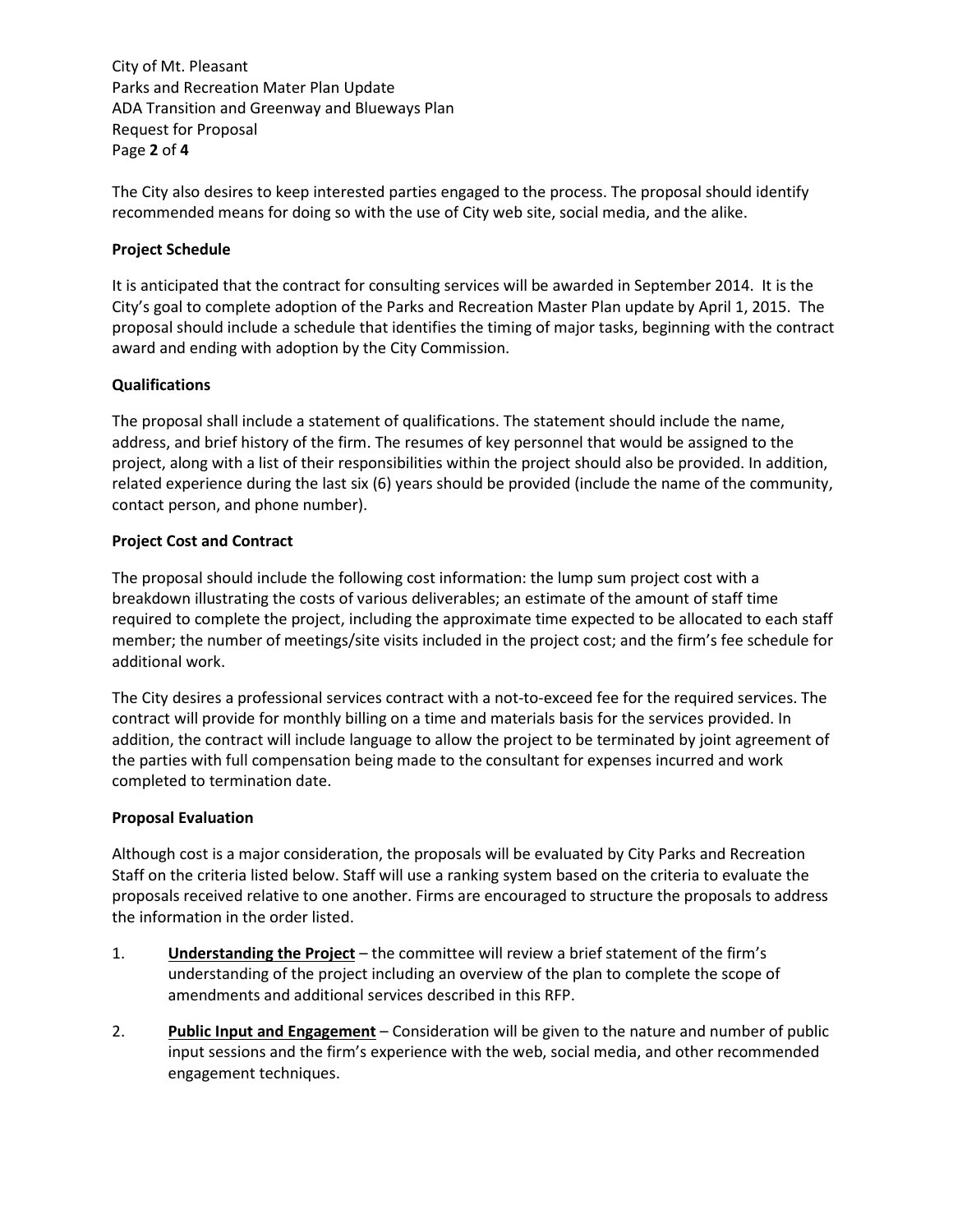City of Mt. Pleasant Parks and Recreation Mater Plan Update ADA Transition and Greenway and Blueways Plan Request for Proposal Page 3 of 4

- 3. Qualifications of the Personnel Consideration will be given as to the qualifications of the individuals assigned to the completion of the Parks and Recreation Mater Plan Update, including the staff time to be devoted to the project.
- 4. **Qualifications of the Firm** The firm's experience in similar projects in the last six (6) years, as described previously. Consideration will also be given to past experience and success in working with the City of Mt. Pleasant.
- 5. Project Schedule Will be evaluated as to the proposed timeline as described earlier for the feasibility in meeting the City's time frame.
- 6. Project Cost Cost will be a major consideration; the total project cost, as well as the value of service provided by the firm, including the level of the personnel and their time that would be devoted to the project.

### Deliverables

At the close of the project, the selected consultant will:

- Meet all the requirements necessary for successful submittal of the completed Master Plan and associated documents to the Michigan Department of Natural Resources.
- Provide an electronic copy of the updated Master Plan, ADA Transition Plan, and Greenways/Blueways Plan suitable for reproduction and publication on the City's website.
	- $\circ$  The electronic files shall include editable documents in a Microsoft Word format, along with electronic copies of maps and other exhibits.
- Three (3) original copies of the finished plan and associated documents and exhibits.

### Submittal Instructions

To be considered, three (3) copies of the completed proposal must be submitted in a sealed envelope, clearly marked: "REQUEST FOR PROPOSAL – PARKS AND RECREATION MASTER PLAN – Tuesday September 9, 2014" and received by 1:30 p.m. on September 9, 2014 by mail or hand delivery to:

City Clerk's Office City of Mt. Pleasant 320 W. Broadway MT. Pleasant, MI 48858

Proposals arriving after the date and time will remain unopened and will be disqualified. Any proposal may be withdrawn by filing written notice to the City Clerk before the stated proposal opening time. Questions regarding the proposal may be directed by email to:

Christopher Bundy, Director of Parks and Public Spaces 989-779-5328 cbundy@mt-pleasant.org